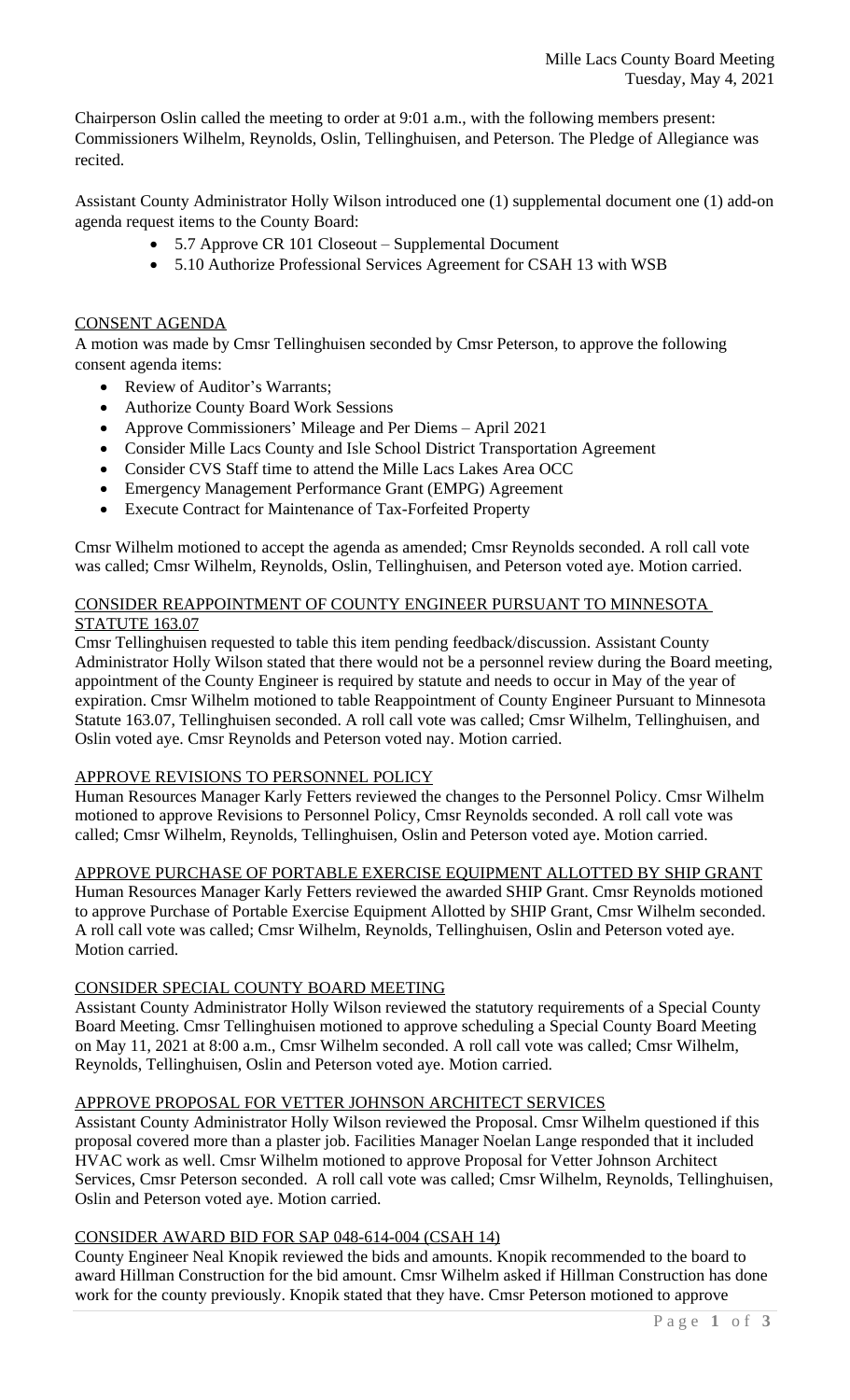Award Bid for SAP 048-614-004 (CSAH 14), Cmsr Wilhelm seconded. A roll call vote was called; Cmsr Wilhelm, Reynolds, Tellinghuisen, Oslin and Peterson voted aye. Motion carried.

# APPROVE CR 101 CLOSEOUT

County Engineer Neal Knopik reviewed his recommendation to close out this project with 27 days of liquidated damages being assessed, noting that the State follows this recommendation, as well. Cmsr Oslin asked County Attorney Joe Walsh for his opinion on extending contracts and changing parameters. County Attorney Walsh noted that while the Engineer is the party who applies and interprets the contract, the County Board can amend/change the contract. County Attorney Walsh added that, while the changes are usually done by the Engineer at his discretion, this could be done by the County Board, as well. Cmsr Tellinghuisen expressed his concern with adjusting the completion date of the contract, but noted that he does not agree with the number recommended in this agenda item. Instead he proposed 4 days of liquidated damages assessed, totaling \$10,000. Cmsr Peterson motioned to approve the closeout of the CR 101 project in accordance with the County Engineer's recommendation. The motion was not seconded; motion failed. Further discussion took place regarding the actions of the county, contractor, and past discussions. Cmsr Tellinghuisen motioned to approve the close out of the project with 4 days of liquidated damages assessed, totaling \$10,000. Cmsr Wilhelm seconded.

Further discussion took place regarding the project. County Engineer Neal Knopik noted that it is standard practice for a contractor to request an extension of days when needed, and that this is always done in writing. This was not done by the contractor on this project. Cmsr Oslin noted he received a concern regarding a potential conflict of interest regarding his involvement on this project. Cmsr Oslin stated he does not believe there to be a conflict of interest.

A roll call vote was taken for the aforementioned motion on the table. Cmsr Reynolds and Cmsr Peterson voted nay, Cmsr Tellinghuisen, Wilhelm, and Oslin vote aye. Motion carried.

County Attorney Joe Walsh addressed the County Board, advising against unilaterally amending the contract. He recommended the motion framed as a settlement proposal to the contractor, including that they would forgo any further claims and closeout this project. Cmsr Wilhelm motioned to make a settlement proposal to Knife River regarding the closeout of CR 101, that would include payment of 4 days liquidated damages in the amount of \$10,000. Cmsr Tellinghuisen seconded. A roll call vote was called; Cmsr Wilhelm, Reynolds, Tellinghuisen, Peterson, and Oslin voted aye. Motion carried.

# CONSIDER UNITRENDS BACKUP ENTERPRISE PLUS LICENSE

Technology Services Manager Michael Virnig reviewed the license. Virnig stated he believes UniTrend is more cost-effective and can back up as many servers as necessary at no additional cost. Cmsr Wilhelm motioned to approve UniTrends Backup Enterprise Plus License, Cmsr Reynolds seconded. A roll call vote was called; Cmsr Wilhelm, Reynolds, Tellinghuisen, Oslin and Peterson voted aye. Motion carried.

### AUTHORIZE PROFESSIONAL SERVICES AGREEMENT FOR CSAH 14 WITH WSB

County Engineer Neal Knopik reviewed the request to get outside help sine they are currently short a technician. Knopik stated that it is a State Aid project and the County can get reimbursed on the cost. Knopik stated he sent out bids to 3 companies, and only received two proposals in return. Cmsr Peterson motioned to approve Authorize Professional Services Agreement for CSAH 14 With WSB, Cmsr Wilhelm seconded. A roll call vote was called; Cmsr Wilhelm, Reynolds, Tellinghuisen and Peterson voted aye. Cmsr Oslin voted nay. Motion carried.

## CONSIDER CLOSED SESSION MEETING TO DISCUSS TRIBAL LITIGATION

A motion was made by Cmsr Reynolds to close the meeting at 10:16 a.m., in accordance with M.S. 13D.05 Minnesota Statue 13D.05, Subdivision 3 (b). The meeting was closed under attorney client privilege to discuss legal issues, legal advice and litigation strategy arising from the federal lawsuit filed by the Mille Lacs Band of Ojibwe, Sara Rice and Derrick Naumann versus Mille Lacs County in the United States District Court for the District of Minnesota, Court File No. 17-cv-5155. Cmsr Tellinghuisen seconded. Motion carried. Cmsr Tellinghuisen motioned to reopen the meeting at 11:24 a.m.; Cmsr Wilhelm seconded. Motion carried.

### COMMITTEE REPORTS

Cmsr Reynolds attended an East Central Regional Library meeting an reviewed with the Board a pilot project that will be funded by a grant. This project will allow a self-serve option fro 7 a.m.-9 p.m. at the